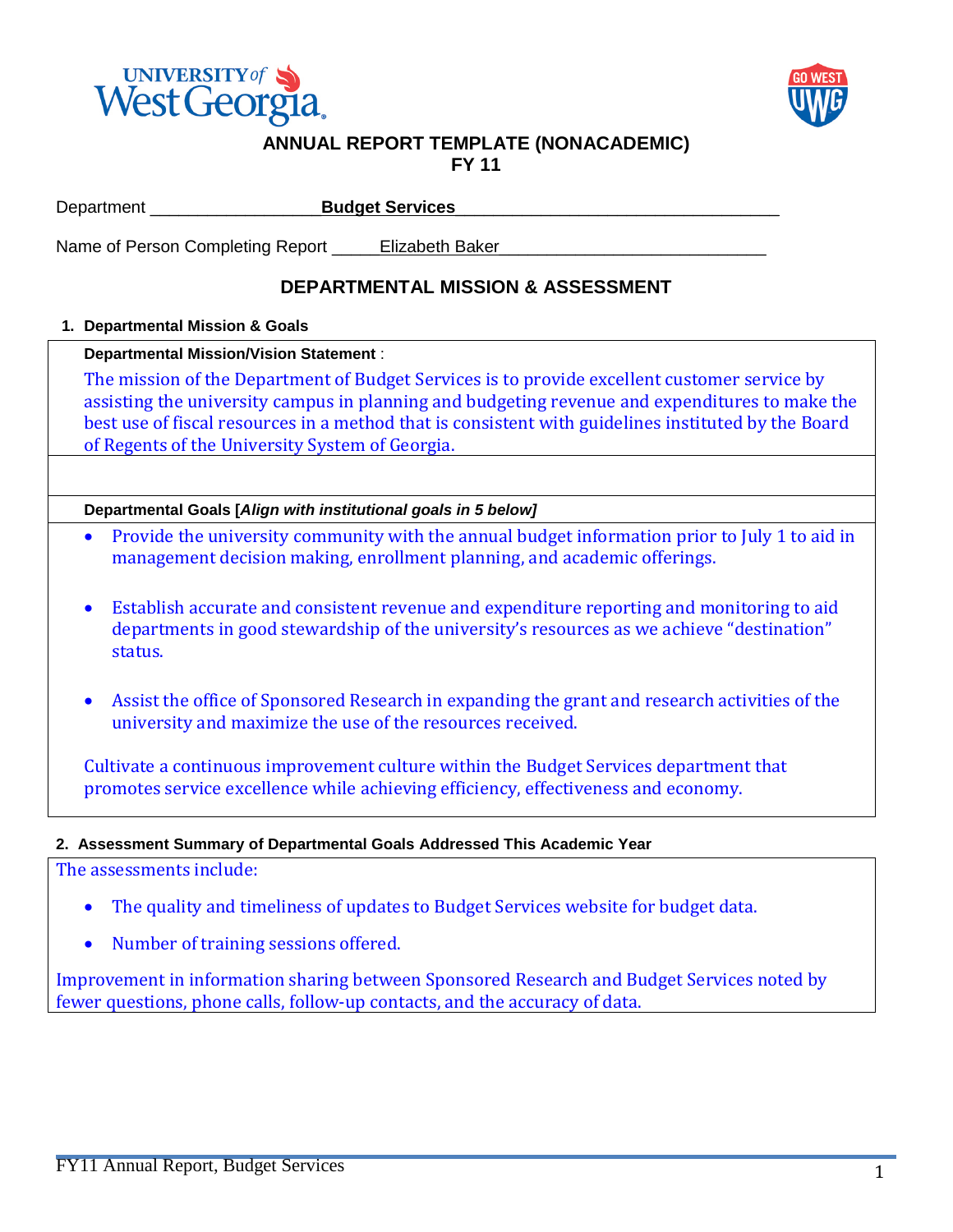### **3. Changes/Improvements Made as a Result of Assessment**

During the past year, the department website has improved significantly due to additional resources provided by the Vice President of Business and Finance. These efforts have positively impacted the assessment identified above by updating budget information, providing training material, and improving information sharing.

- Forms used for budget processes occurring throughout the year and the accompanying instructions are now on the website. This includes budget amendments, new department requests and personnel action requests.
- Further additions this past year include: Annual Reports; faculty contract preparation and summer faculty payroll deadlines; Budget Development calendar; department chart string information; and staff information.
- For the first time, the new-year budget data was available on the website prior to July (in May) with department-specific data distributed to Budget Managers.
- A much needed "Frequently Asked Questions" section has been added. Currently it covers Position Management and Budget information.
- The creation of a "Budget Management Tools" aid on our website just began starting with information about fringe rates and pay groups. In the future we envision it containing assistance with budget reconciliations, how-to obtain formation from PeopleSoft Financials, position management tracking, and budget monitoring.

A hands-on training lab for PARs, our most troublesome document from an accuracy stand point, is offered monthly.

The coordination of information sharing and ensuring processes are maintained and efficient is still being worked through with the transition of post-award to ORSO occurring at the end of April.

# **STRATEGIC PLAN UPDATES**

The Strategic Plan (2010-2015) is designed to shape the University of West Georgia for the next five years in such a way as to place it as a *destination university*, particularly among peer universities in the state of Georgia and among those universities in the nation granting doctoral degrees in programs that balance liberal arts education with professional preparation.

### **4. What are your targeted expectations by 2015 for the strategic plan?**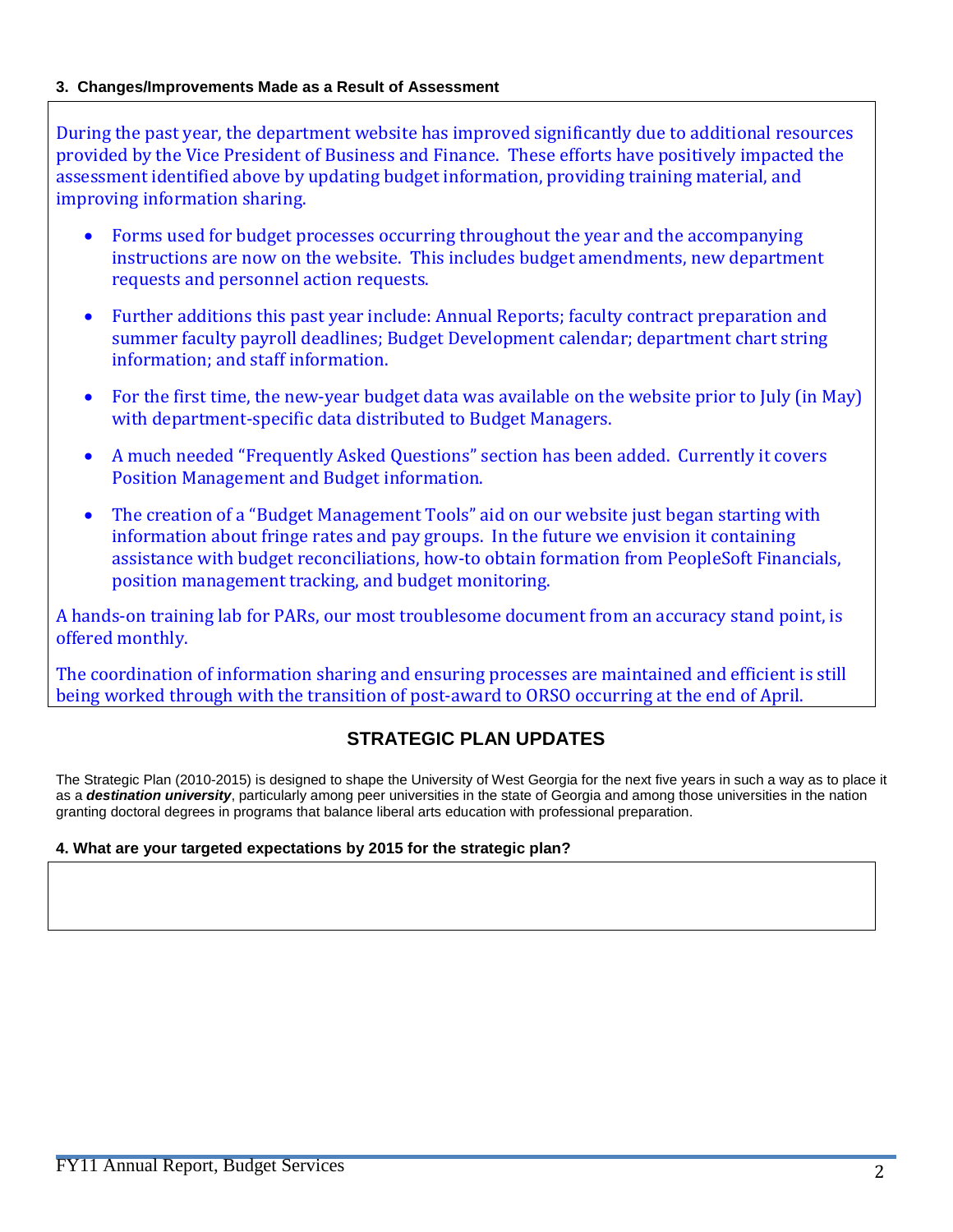## **5. Identify the strategic plan goals pursued by your department during this academic year:**

| No.  | Institutional Strategic Plan Goals (SPG) (2010-15)                                                                                                                                                                                                                                                                                                                                             | Check<br>the SPG<br>pursued | Indicate your Departmental<br>Initiatives that correspond to<br>applicable institutional SPG                                                                                                                                                                                                                                                                                                      |
|------|------------------------------------------------------------------------------------------------------------------------------------------------------------------------------------------------------------------------------------------------------------------------------------------------------------------------------------------------------------------------------------------------|-----------------------------|---------------------------------------------------------------------------------------------------------------------------------------------------------------------------------------------------------------------------------------------------------------------------------------------------------------------------------------------------------------------------------------------------|
| İ.   | Every undergraduate academic program will demonstrate a<br>distinctive blending of liberal arts education, professional<br>competencies, and experiential learning, preparing students to<br>be ethically responsible and civically engaged professionals in<br>the global economy of the 21 <sup>st</sup> century.                                                                            |                             |                                                                                                                                                                                                                                                                                                                                                                                                   |
| ii.  | Every undergraduate student will be advised to take<br>advantage of one of multiple available learning communities.<br>Learning communities that are available to students will<br>include communities organized by living arrangement, by year<br>in program, by other co-curricular associations - Honors<br>Program, Advanced Academy, Band, Athletics, Debate, or<br>program in the major. |                             |                                                                                                                                                                                                                                                                                                                                                                                                   |
| iii  | The University will endeavor to increase enrollment in and<br>graduation from graduate programs, including doctoral<br>programs, that have as their mark a practical professional<br>purpose, experiential learning opportunities, and an<br>intellectual program informed by a foundation of liberal<br>education.                                                                            |                             |                                                                                                                                                                                                                                                                                                                                                                                                   |
| iv   | The University will maintain an environment that is safe and<br>conducive to learning.                                                                                                                                                                                                                                                                                                         |                             |                                                                                                                                                                                                                                                                                                                                                                                                   |
| v    | The University community will provide a balanced variety of<br>cultural, recreational, leisure, and informal education<br>programming opportunities for faculty, staff, and students that<br>enhance the quality of campus life.                                                                                                                                                               | X                           | <b>Budget Services staff are</b><br>encouraged to participate in<br>at least 2 campus-wide<br>functions during the year.<br>During the past year, this<br>included Relay-For-Life,<br>student's First Day, Annual<br>Fund, and numerous athletic<br>events.                                                                                                                                       |
| vi   | All units will strive to improve the compensation and working<br>environment of faculty and staff in order to recruit and retain<br>the best individuals.                                                                                                                                                                                                                                      | X                           | During FY 2011, the<br>renovation of the second floor<br>of Aycock Hall provided a<br>significant improvement in<br>the working environment for<br><b>Budget Services. Staff were</b><br>able to move out of "closets"<br>and into a more collaborative<br>and document-secure<br>environment. Additional<br>work spaces were provided to<br>accommodate the growth in<br><b>Budget Services.</b> |
| vii  | The University will endeavor to increase our overall enrollment<br>to 14,500 by the year 2015.                                                                                                                                                                                                                                                                                                 |                             |                                                                                                                                                                                                                                                                                                                                                                                                   |
| viii | With our enrollment growth, West Georgia will remain<br>committed to the following targets of academic quality: faculty-<br>student ratio of 18 to 1; average class size of 29; full-time to<br>part-time faculty ratio of 4.4 to 1.                                                                                                                                                           |                             |                                                                                                                                                                                                                                                                                                                                                                                                   |